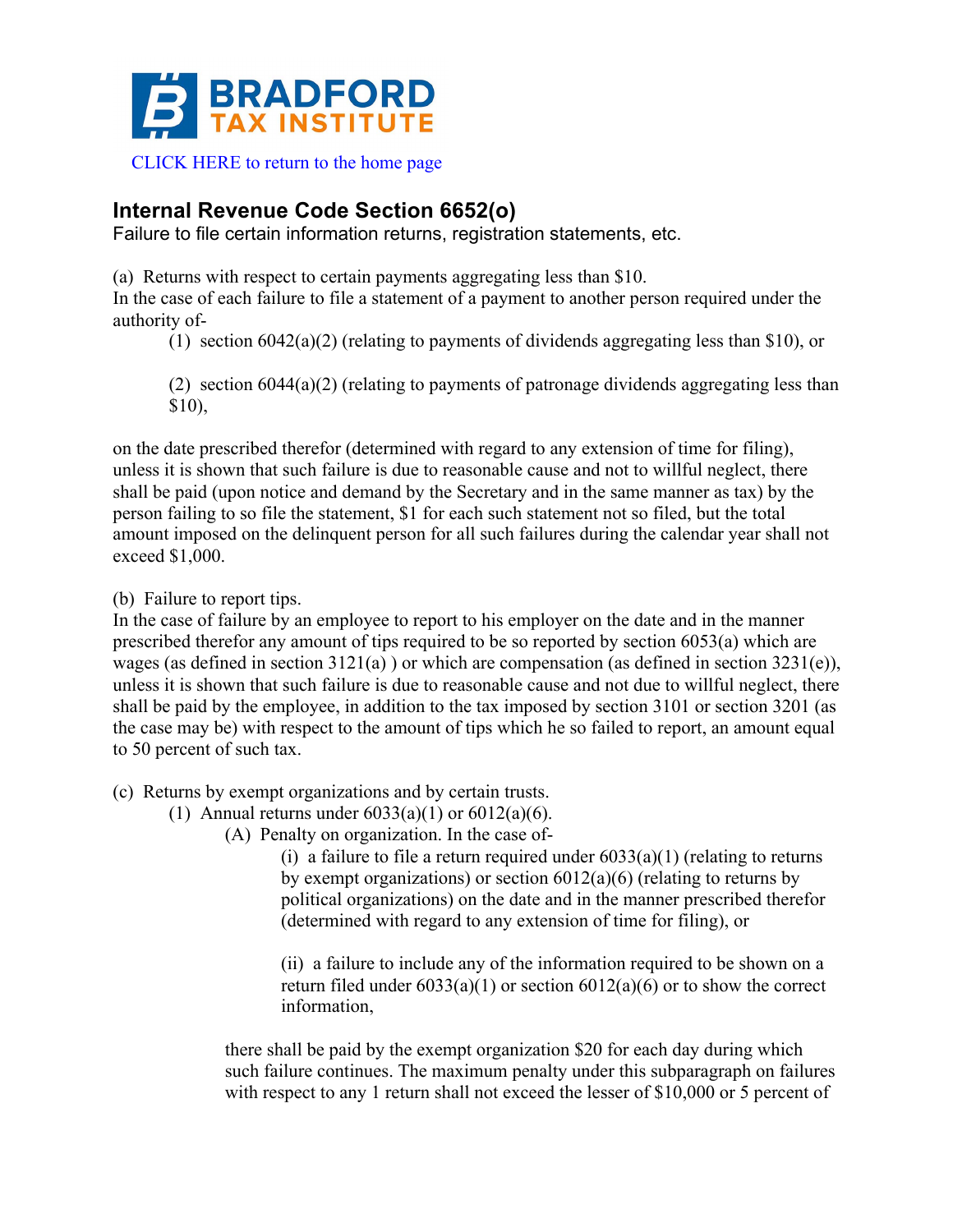the gross receipts of the organization for the year. In the case of an organization having gross receipts exceeding \$1,000,000 for any year, with respect to the return required under  $6033(a)(1)$  or section  $6012(a)(6)$  for such year, in applying the first sentence of this subparagraph, the amount of the penalty for each day during which a failure continues shall be \$100 in lieu of the amount otherwise specified, and, in lieu of applying the second sentence of this subparagraph, the maximum penalty under this subparagraph shall not exceed \$50,000.

(B) Managers.

(i) In general. The Secretary may make a written demand on any organization subject to penalty under subparagraph (A) specifying therein a reasonable future date by which the return shall be filed (or the information furnished) for purposes of this subparagraph .

(ii) Failure to comply with demand. If any person fails to comply with any demand under clause (i) on or before the date specified in such demand, there shall be paid by the person failing to so comply \$10 for each day after the expiration of the time specified in such demand during which such failure continues. The maximum penalty imposed under this subparagraph on all persons for failures with respect to any 1 return shall not exceed \$5,000.

(C) Public inspection of annual returns and reports. In the case of a failure to comply with the requirements of section 6104(d) with respect to any annual return on the date and in the manner prescribed therefor (determined with regard to any extension of time for filing) or report required under section 527(j), there shall be paid by the person failing to meet such requirements \$20 for each day during which such failure continues. The maximum penalty imposed under this subparagraph on all persons for failures with respect to any 1 return or report shall not exceed \$10,000.

(D) Public inspection of applications for exemption and notice of status. In the case of a failure to comply with the requirements of section 6104(d) with respect to any exempt status application materials (as defined in such section) or notice materials (as defined in such section) on the date and in the manner prescribed therefor, there shall be paid by the person failing to meet such requirements \$20 for each day during which such failure continues.

(E) No penalty for certain annual notices. This paragraph shall not apply with respect to any notice required under section 6033(i) .

(2) Returns under section 6034 or 6043(b) .

(A) Penalty on organization or trust. In the case of a failure to file a return required under section 6034 (relating to returns by certain trusts) or section 6043(b) (relating to terminations, etc., of exempt organizations), on the date and in the manner prescribed therefor (determined with regard to any extension of time for filing), there shall be paid by the exempt organization or trust failing so to file \$10 for each day during which such failure continues, but the total amount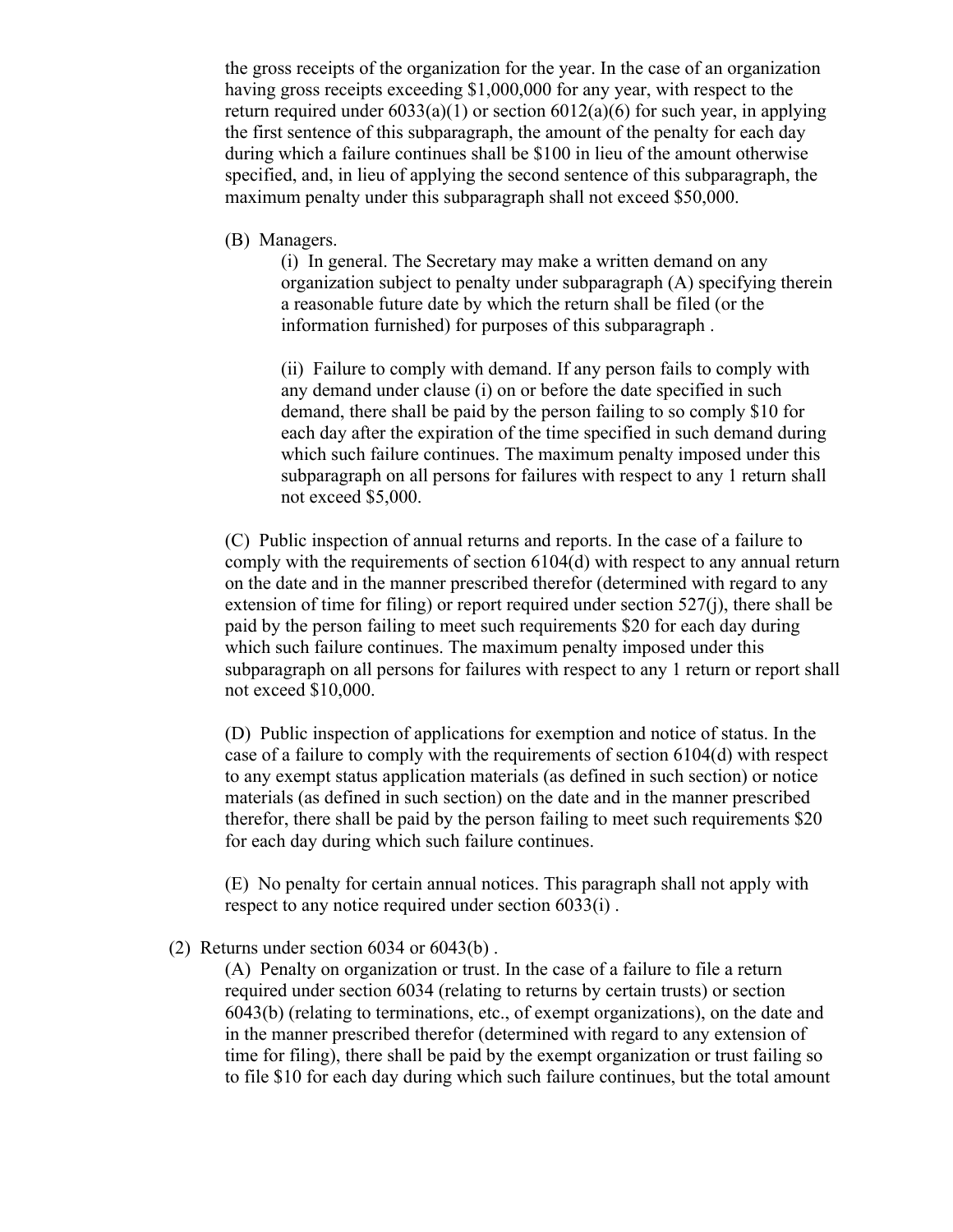imposed under this subparagraph on any organization or trust for failure to file any 1 return shall not exceed \$5,000.

(B) Managers. The Secretary may make written demand on an organization or trust failing to file under subparagraph (A) specifying therein a reasonable future date by which such filing shall be made for purposes of this subparagraph. If such filing is not made on or before such date, there shall be paid by the person failing so to file \$10 for each day after the expiration of the time specified in the written demand during which such failure continues, but the total amount imposed under this subparagraph on all persons for failure to file any 1 return shall not exceed \$5,000.

(C) Split-interest trusts. In the case of a trust which is required to file a return under section  $6034(a)$ , subparagraphs  $(A)$  and  $(B)$  of this paragraph shall not apply and paragraph (1) shall apply in the same manner as if such return were required under section 6033 , except that-

(i) the 5 percent limitation in the second sentence of paragraph  $(1)(A)$ shall not apply,

(ii) in the case of any trust with gross income in excess of \$250,000, the in applying the first sentence of paragraph  $(1)(A)$ , the amount of the penalty for each day during which a failure continues shall be \$100 in lieu of the amount otherwise specified, and in lieu of applying the second sentence of paragraph  $(1)(A)$ , the maximum penalty under paragraph (1)(A) shall not exceed \$50,000, and shall be applied by substituting "\$100" for "\$20", and the second sentence thereof shall be applied by substituting "\$50,000" for "\$10,000", and

(iii) the third sentence of paragraph  $(1)(A)$  shall be disregarded. In addition to any penalty imposed on the trust pursuant to this subparagraph , if the person required to file such return knowingly fails to file the return, such penalty shall also be imposed on such person who shall be personally liable for such penalty.

#### (3) Disclosure under section  $6033(a)(2)$ .

(A) Penalty on entities. In the case of a failure to file a disclosure required under section  $6033(a)(2)$ , there shall be paid by the tax-exempt entity (the entity manager in the case of a tax-exempt entity described in paragraph  $(4)$ ,  $(5)$ ,  $(6)$ , or (7) of section 4965(c) ) \$100 for each day during which such failure continues. The maximum penalty under this subparagraph on failures with respect to any 1 disclosure shall not exceed \$50,000.

(B) Written demand.

(i) In general. The Secretary may make a written demand on any entity or manager subject to penalty under subparagraph (A) specifying therein a reasonable future date by which the disclosure shall be filed for purposes of this subparagraph .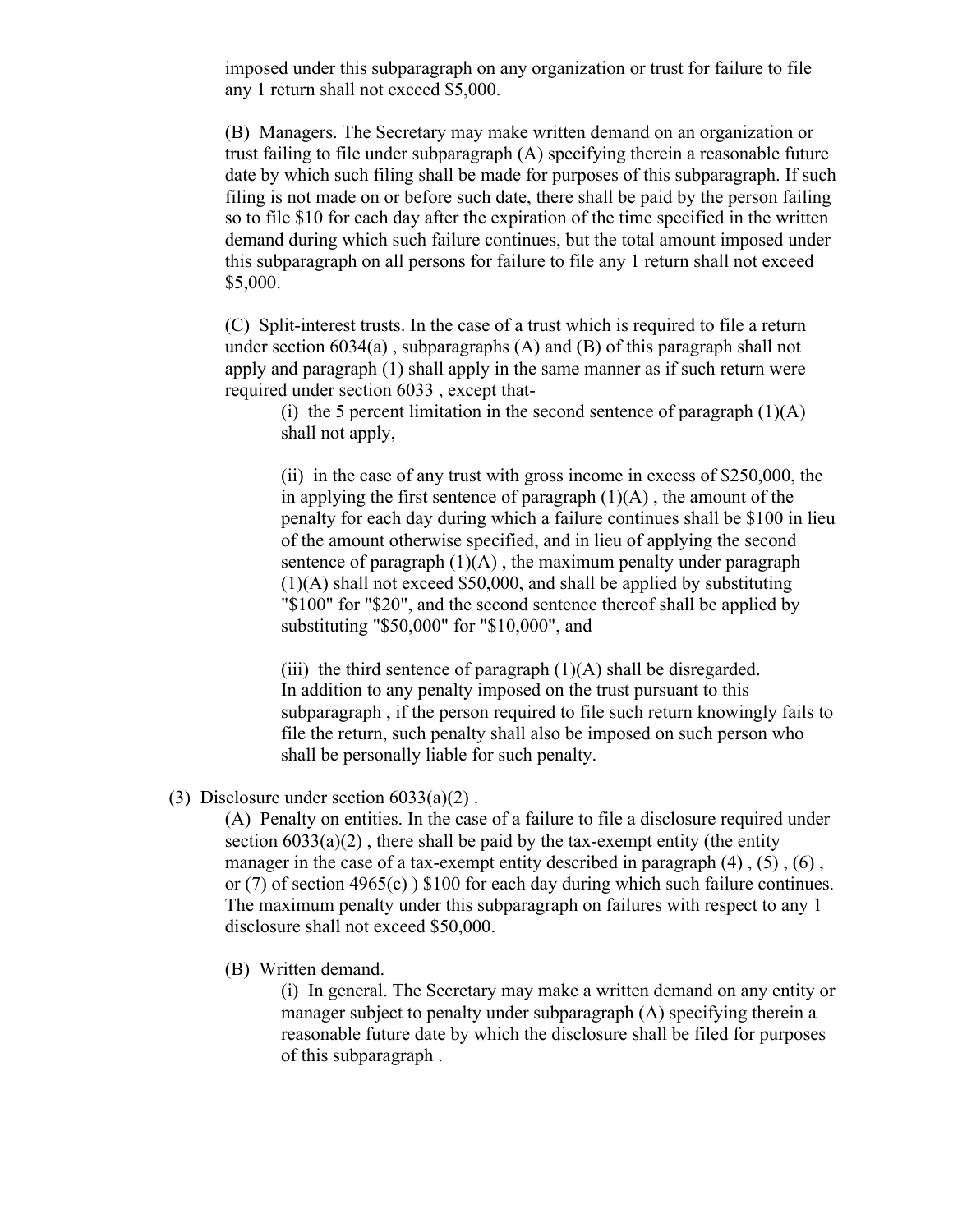(ii) Failure to comply with demand. If any entity or manager fails to comply with any demand under clause (i) on or before the date specified in such demand, there shall be paid by such entity or manager failing to so comply \$100 for each day after the expiration of the time specified in such demand during which such failure continues. The maximum penalty imposed under this subparagraph on all entities and managers for failures with respect to any 1 disclosure shall not exceed \$10,000.

(C) Definitions. Any term used in this section which is also used in section 4965 shall have the meaning given such term under section 4965 .

(4) Notices under section 506.

(A) Penalty on organization. In the case of a failure to submit a notice required under section 506(a) (relating to organizations required to notify Secretary of intent to operate as  $501(c)(4)$ ) on the date and in the manner prescribed therefor, there shall be paid by the organization failing to so submit \$20 for each day during which such failure continues, but the total amount imposed under this subparagraph on any organization for failure to submit any one notice shall not exceed \$5,000.

(B) Managers. The Secretary may make written demand on an organization subject to penalty under subparagraph (A) specifying in such demand a reasonable future date by which the notice shall be submitted for purposes of this subparagraph. If such notice is not submitted on or before such date, there shall be paid by the person failing to so submit \$20 for each day after the expiration of the time specified in the written demand during which such failure continues, but the total amount imposed under this subparagraph on all persons for failure to submit any one notice shall not exceed \$5,000.

(5) Reasonable cause exception.

No penalty shall be imposed under this subsection with respect to any failure if it is shown that such failure is due to reasonable cause.

(6) Other special rules.

(A) Treatment as tax. Any penalty imposed under this subsection shall be paid on notice and demand of the Secretary and in the same manner as tax.

(B) Joint and several liability. If more than 1 person is liable under this subsection for any penalty with respect to any failure, all such persons shall be jointly and severally liable with respect to such failure.

(C) Person. For purposes of this subsection , the term "person" means any officer, director, trustee, employee, or other individual who is under a duty to perform the act in respect of which the violation occurs.

(7) Adjustment for inflation.

(A) In general. In the case of any failure relating to a return required to be filed in a calendar year beginning after 2014, each of the dollar amounts under paragraphs (1) , (2) , and (3) shall be increased by an amount equal to such dollar amount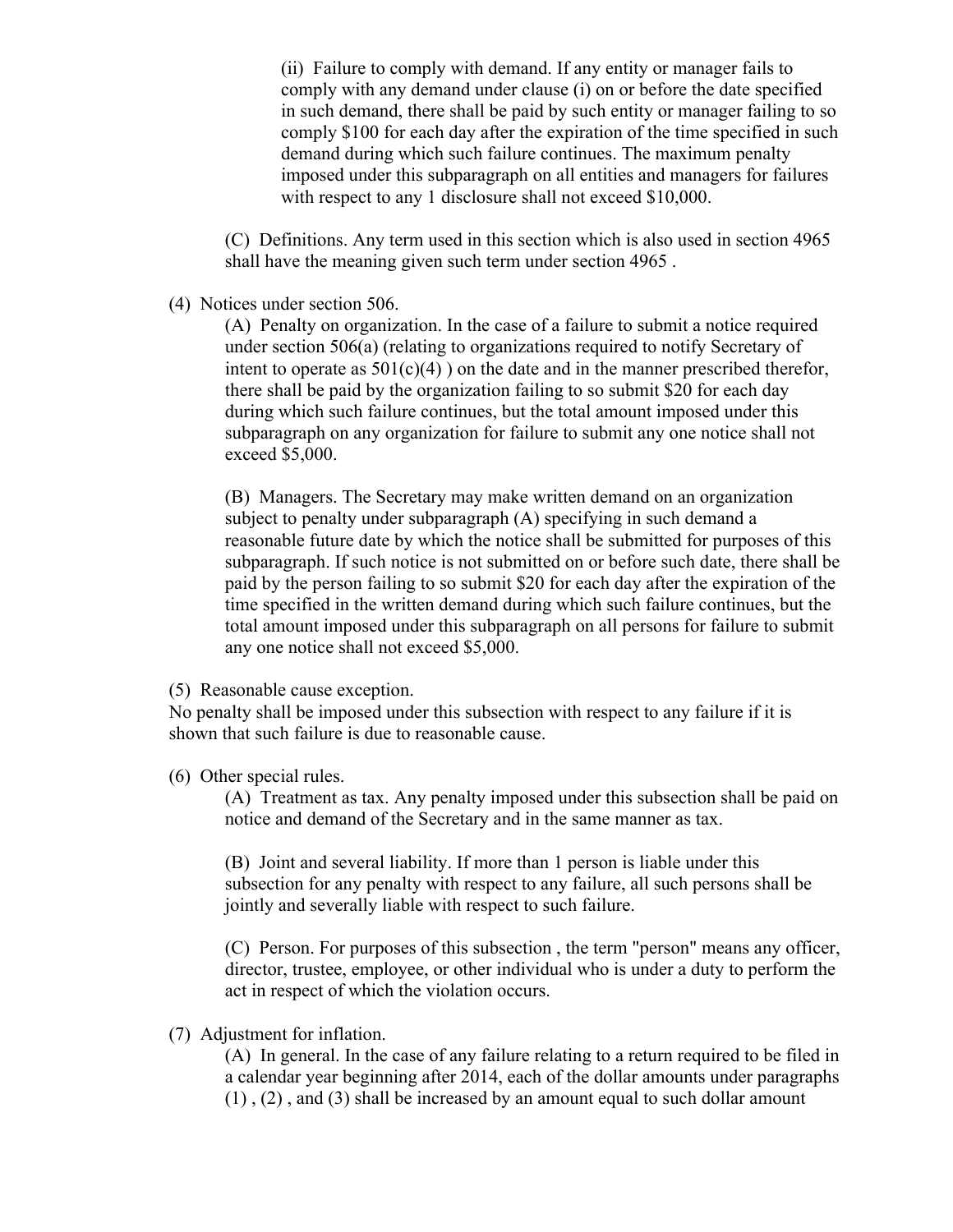multiplied by the cost-of-living adjustment determined under section  $1(f)(3)$  for the calendar year determined by substituting "calendar year 2013" for "calendar year 2016" in subparagraph (A)(ii) thereof.

(B) Rounding.If any amount adjusted under subparagraph (A) -

(i) is not less than \$5,000 and is not a multiple of \$500, such amount shall be rounded to the next lowest multiple of \$500, and

(ii) is not described in clause (i) and is not a multiple of \$5, such amount shall be rounded to the next lowest multiple of \$5.

## (d) Annual registration and other notification by pension plan.

### (1) Registration.

In the case of any failure to file a registration statement required under section  $6057(a)$ (relating to annual registration of certain plans) which includes all participants required to be included in such statement, on the date prescribed therefor (determined without regard to any extension of time for filing), unless it is shown that such failure is due to reasonable cause, there shall be paid (on notice and demand by the Secretary and in the same manner as tax) by the person failing so to file, an amount equal to \$1 for each participant with respect to whom there is a failure to file, multiplied by the number of days during which such failure continues, but the total amount imposed under this paragraph on any person for any failure to file with respect to any plan year shall not exceed \$5,000.

### (2) Notification of change of status.

In the case of failure to file a notification required under section 6057(b) (relating to notification of change of status) on the date prescribed therefor (determined without regard to any extension of time for filing), unless it is shown that such failure is due to reasonable cause, there shall be paid (on notice and demand by the Secretary and in the same manner as tax) by the person failing so to file, \$1 for each day during which such failure continues, but the total amounts imposed under this paragraph on any person for failure to file any notification shall not exceed \$1,000.

(e) Information required in connection with certain plans of deferred compensation; etc. In the case of failure to file a return or statement required under section 6058 (relating to information required in connection with certain plans of deferred compensation), 6047 (relating to information relating to certain trusts and annuity and bond purchase plans), or 6039D (relating to returns and records with respect to certain fringe benefit plans) on the date and in the manner prescribed therefor (determined with regard to any extension of time for filing), unless it is shown that such failure is due to reasonable cause, there shall be paid (on notice and demand by the Secretary and in the same manner as tax) by the person failing so to file, \$25 for each day during which such failure continues, but the total amount imposed under this subsection on any person for failure to file any return shall not exceed \$15,000. This subsection shall not apply to any return or statement which is an information return described in section  $6724(d)(1)(C)(ii)$  or a payee statement described in section 6724(d)(2)(AA) .

(f) Returns required under section 6039C .

(1) In general.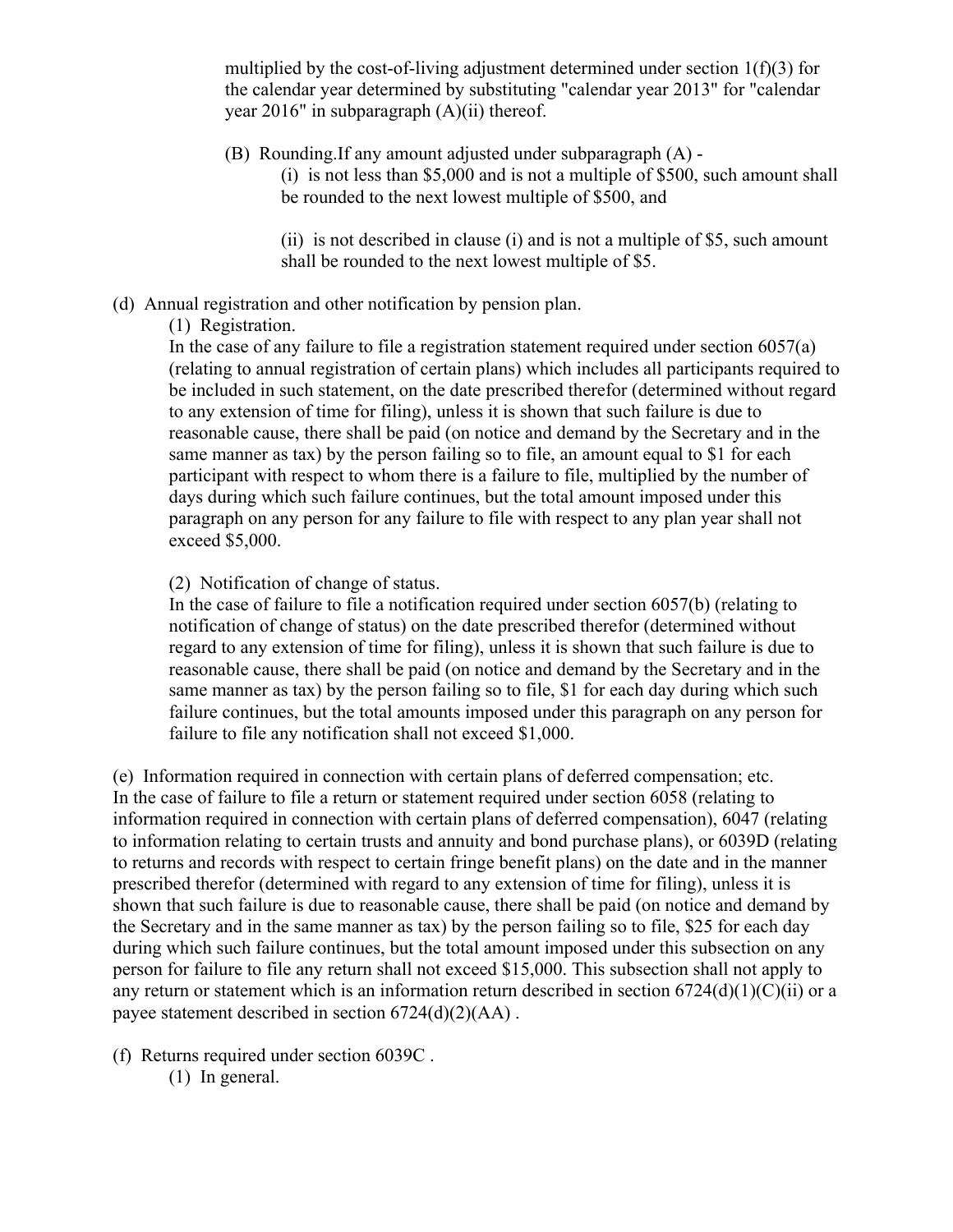In the case of each failure to make a return required by section 6039C which contains the information required by such section on the date prescribed therefor (determined with regard to any extension of time for filing), unless it is shown that such failure is due to reasonable cause and not to willful neglect, the amount determined under paragraph (2) shall be paid (upon notice and demand by the Secretary and in the same manner as tax) by the person failing to make such return.

## (2) Amount of penalty.

For purposes of paragraph (1) , the amount determined under this paragraph with respect to any failure shall be \$25 for each day during which such failure continues.

### (3) Limitation.

The amount determined under paragraph (2) with respect to any person for failing to meet the requirements of section 6039C for any calendar year shall not exceed the lesser of- (A) \$25,000, or

(B) 5 percent of the aggregate of the fair market value of the United States real property interests owned by such person at any time during such year.

For purposes of the preceding sentence, fair market value shall be determined as of the end of the calendar year (or, in the case of any property disposed of during the calendar year, as of the date of such disposition).

### (g) Repeal

(h) Failure to give notice to recipients of certain pension, etc., distributions.

In the case of each failure to provide notice as required by section  $3405(e)(10)(B)$ , at the time prescribed therefor, unless it is shown that such failure is due to reasonable cause and not to willful neglect, there shall be paid, on notice and demand of the Secretary and in the same manner as tax, by the person failing to provide such notice, an amount equal to \$10 for each such failure, but the total amount imposed on such person for all such failures during any calendar year shall not exceed \$5,000.

(i) Failure to give written explanation to recipients of certain qualifying rollover distributions. In the case of each failure to provide a written explanation as required by section 402(f) , at the time prescribed therefor, unless it is shown that such failure is due to reasonable cause and not to willful neglect, there shall be paid, on notice and demand of the Secretary and in the same manner as tax, by the person failing to provide such written explanation, an amount equal to the \$100 for each such failure, but the total amount imposed on such person for all such failures during any calendar year shall not exceed \$50,000.

(j) Failure to file certification with respect to certain residential rental projects.

In the case of each failure to provide a certification as required by section  $142(d)(7)$  at the time prescribed therefor, unless it is shown that such failure is due to reasonable cause and not to willful neglect, there shall be paid, on notice and demand of the Secretary and in the same manner as tax, by the person failing to provide such certification, an amount equal to \$100 for each such failure.

(k) Failure to make reports required under section 1202 .